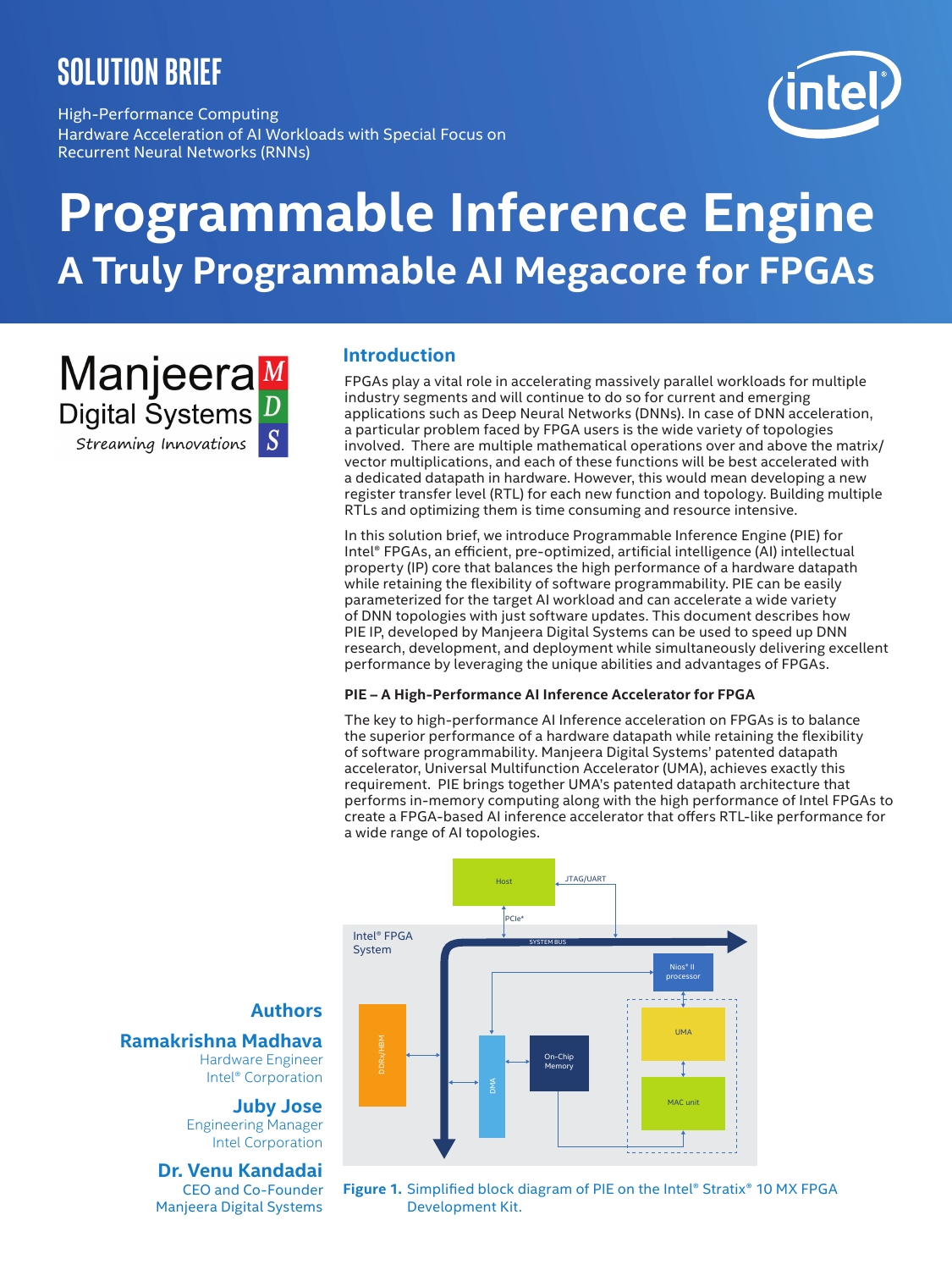# **What is a Datapath Accelerator?**

One of computing's fundamental challenges is retaining software flexibility while achieving high performance. Computing algorithms have a control path, which determines the sequence of operations, and a datapath, where all of the actual computations occur.



#### **Figure 2.** Traditional computing - Unified control and datapaths

Traditional CPUs combine the two paths. The algorithm takes the form of software, which runs on the processor. The software-based approach offers good flexibility but compromises on performance due to the CPU's sequentialprocessing nature.



#### **Figure 3.** Hardware acceleration by encoding the datapath in R<sub>TL</sub>

On the other hand, a custom-RTL design implements the entire algorithm in hardware, as defined by an RTL description that is compiled into hardware circuits. While the hardware approach delivers high performance, it offers far less flexibility than the software-centric approach. An FPGA has the ability to implement RTL designs while providing some flexibility but customer must still develop multiple RTL designs to accelerate multiple algorithms, which increases design time and cost.

Manjeera offers a new computing approach that provides both flexibility and near-hardware-level performance. This is achieved through a programmable, lightweight, datapath processor— the UMA —that implements a unique set of datapath instructions called Middle Stratum Operations (MSOs). The MSOs are the UMA's instruction set and this higher-level instruction set achieves better performance when compared to a processor designed around a more conventional instruction set architecture.



#### **Figure 4.** UMA's Programmable datapath: Software flexibility and hardware performance

MSOs directly operate on the FPGA's local memory, which is directly interfaced to the UMA. This approach eliminates data access bottlenecks providing very high performance.

# **Three Core Benefits of PIE**

The UMA implements a datapath for an MSO-based computing machine while a microcontroller external to the UMA handles the control path. Manjeera has developed a pairing—the PIE, which offers a three-fold advantage for DNN hardware acceleration— programmability, scalability, and high performance.



**Figure 5.** PIE based on UMA delivers truly programmable AI acceleration and high performance on Intel FPGAs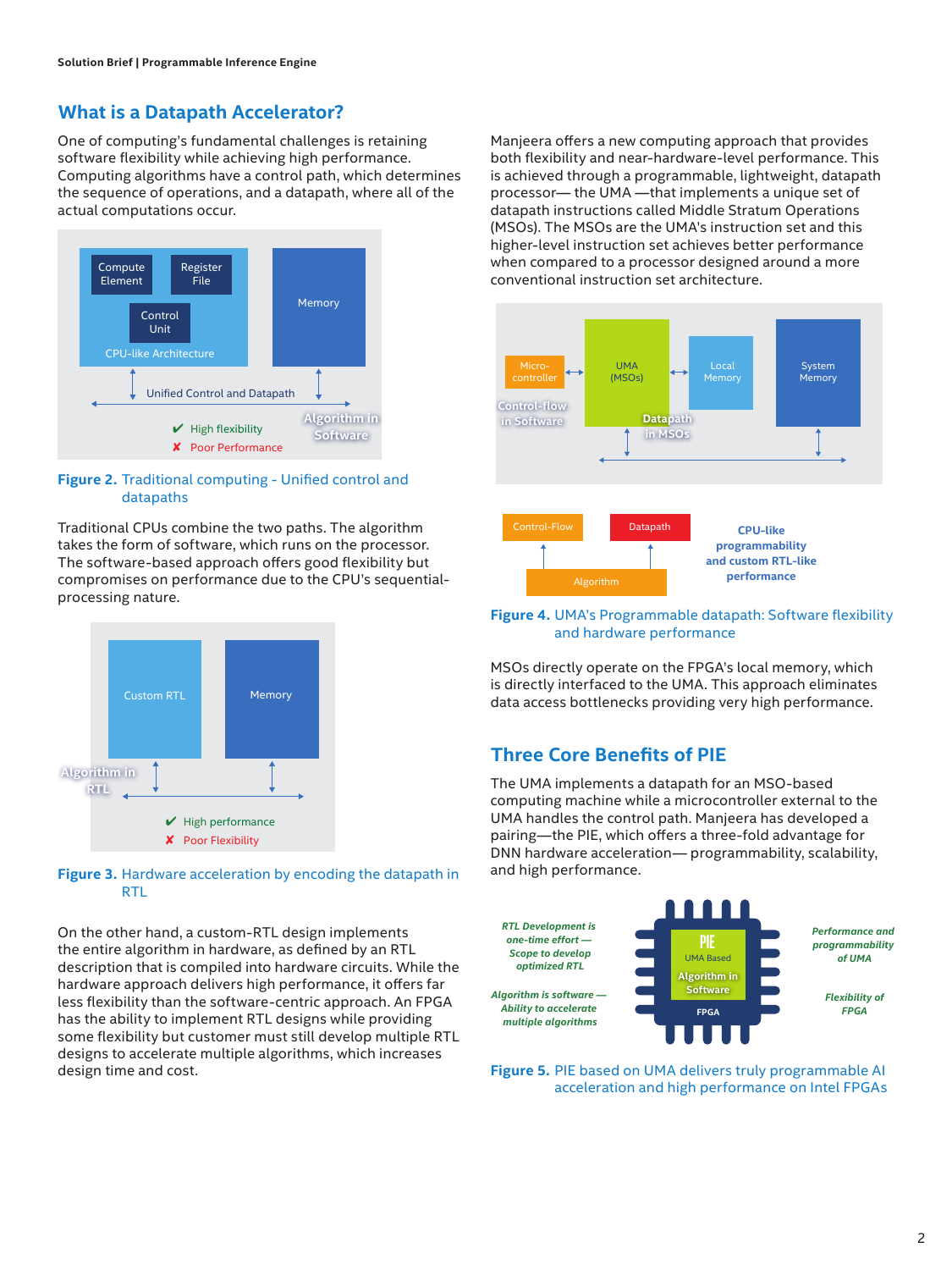# **Programmability**

The key to PIE programmability is the UMA, which addresses high-performance computing with its innovative MSO-based computing approach and pure datapath architecture. The UMA provides the acceleration of custom hardware while being fully software programmable. The software programmability makes it possible to accelerate multiple DNN algorithms without changing the RTL instantiated in the FPGA. The PIE's software primitives and APIs facilitate easy development of different AI topologies using Intel's OpenVINO™ toolkit.

# **Scalability**

The PIE core is modular; each instance of the PIE is called a "slice." Designers can choose the number of PIE slices to incorporate into their design, trading off performance and resource utilization. Furthermore, the size of each PIE slice can be parameterized based on performance requirements and target device resources. Adding the software API stack creates a hardware abstraction layer, allowing the same PIE topology to run on any size implementation of the PIE core without software modifications.

The PIE IP can be used with a variety of Intel FPGAs as shown in Figure 6. Evaluation drops of the PIE IP are available for Intel Stratix® 10 MX FPGA and Intel Stratix 10 GX FPGA development kits upon request.



**Figure 6.** Scalability of PIE across Intel's FPGA portfolio

# **Performance**

A good example of a large RNN algorithm is the [Mozilla](https://arxiv.org/pdf/1412.5567.pdf)  [DeepSpeech](https://arxiv.org/pdf/1412.5567.pdf) algorithm for automated speech recognition (ASR). This algorithm requires a DNN topology with a large memory-intensive LSTM layer, which consumes more than 80% of the workload's total compute and memory footprint† . This is a memory-intensive and computeintensive algorithm that also requires extremely low latency for real-time speech transcription.

Mozilla DeepSpeech was accelerated on an Intel Stratix 10 MX 2100 FPGA (speed grade -2t). The PIE IP efficiently utilizes FPGA computing resources and delivers a high level of acceleration.

The latency time required to process the DNN portion of the DeepSpeech workload on the Intel Stratix 10 MX FPGA card is four times faster than the time required by a graphics processing unit (GPU) with similar computing performance and bandwidth specifications† . This showcases the PIE IP's efficiency that achieves a high fmax with high resource utilization.



**Figure 7.** Mozilla DeepSpeech Compute and Memory profile for a 10-second audio stream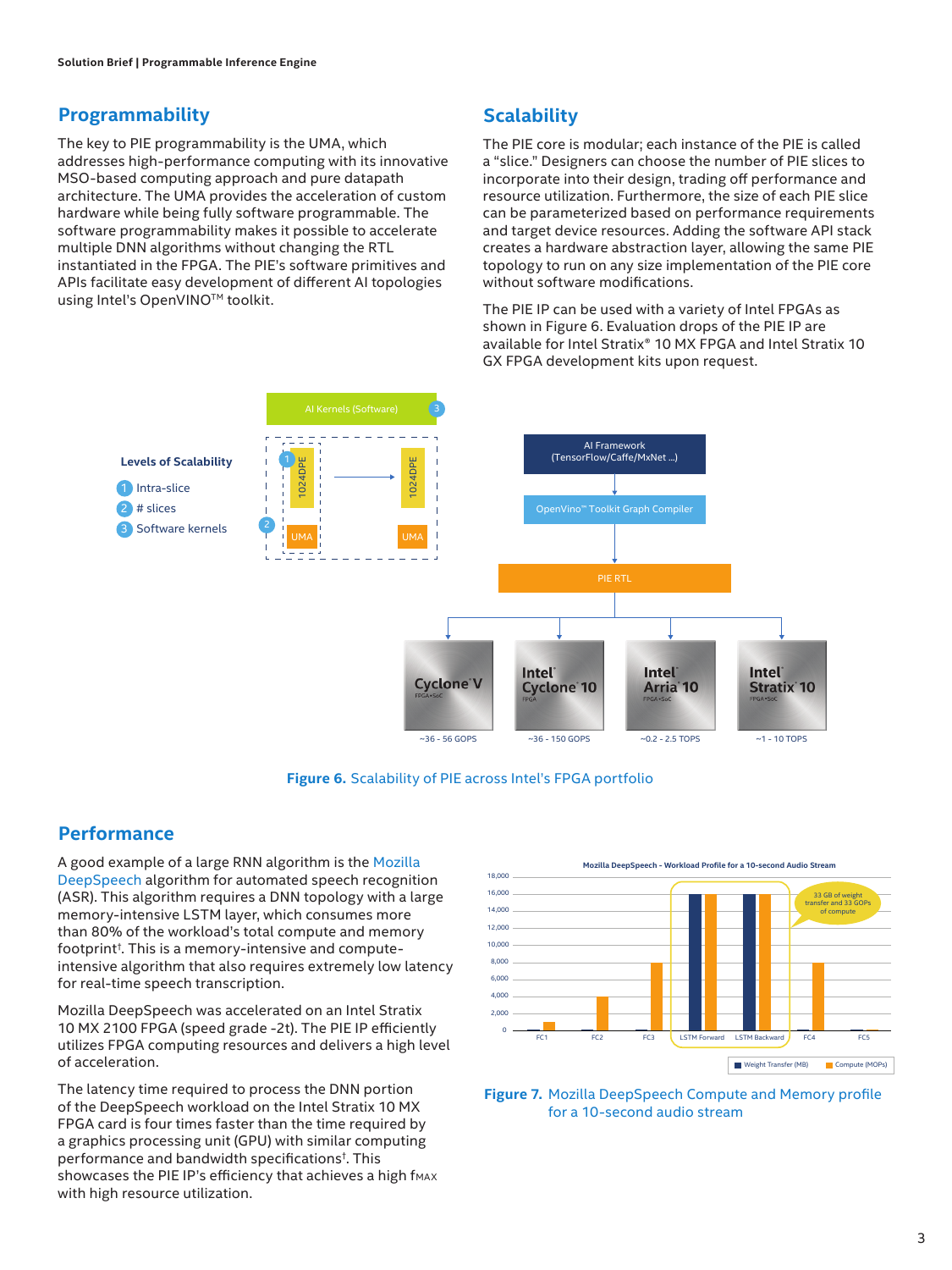**GPU vs Intel® Stratix® 10 MX 2100-2, 500 MHz, - Mozilla DeepSpeech 6s Batched Audio Streams**





### **Using PIE**

Figure 9 shows how the PIE is connected to a host CPU to accelerate the AI inference workloads. Here the application runs on the host and AI computations are off-loaded to the PIE for acceleration.



**Figure 9.** PCIe FPGA card hardware accelerator with PIE

#### **Proposed Software Architecture**

The topology to be accelerated, typically developed in AI frameworks such as Caffe or TensorFlow, is expressed as an xml file, which is passed through the OpenVINO model optimizer. The resulting intermediate representation (IR) file is compiled into a binary object file for the PIE IP's integrated Nios® II processor and downloaded onto the Intel FPGA with the inference engine running the host application.

Any network can be quickly coded using API's exposed by the PIE software. To further simplify the process, Manjeera is developing an automated tool-chain, which will generate the Nios binary file directly from the output of the model optimizer.



**Figure 10.** High-level design flow